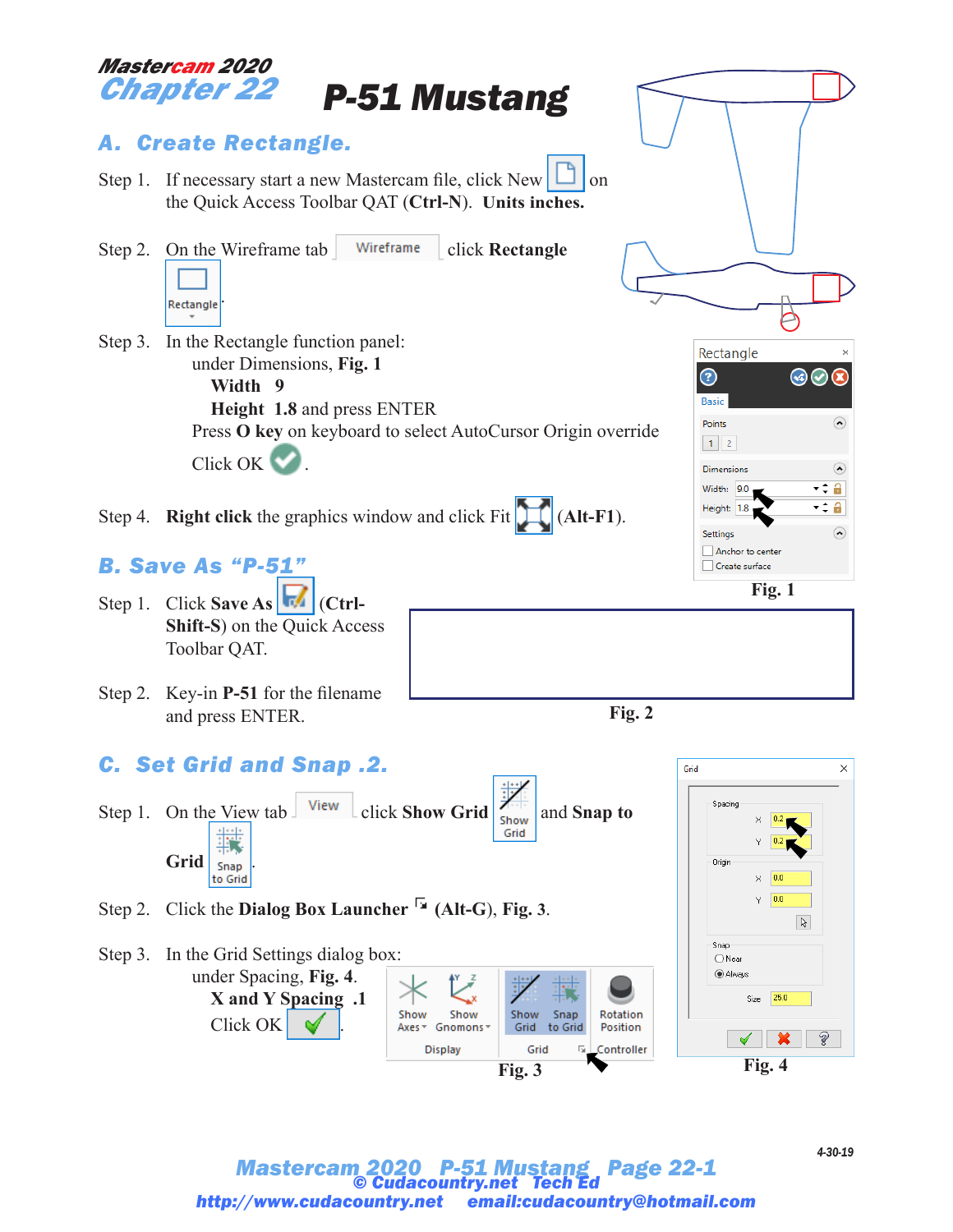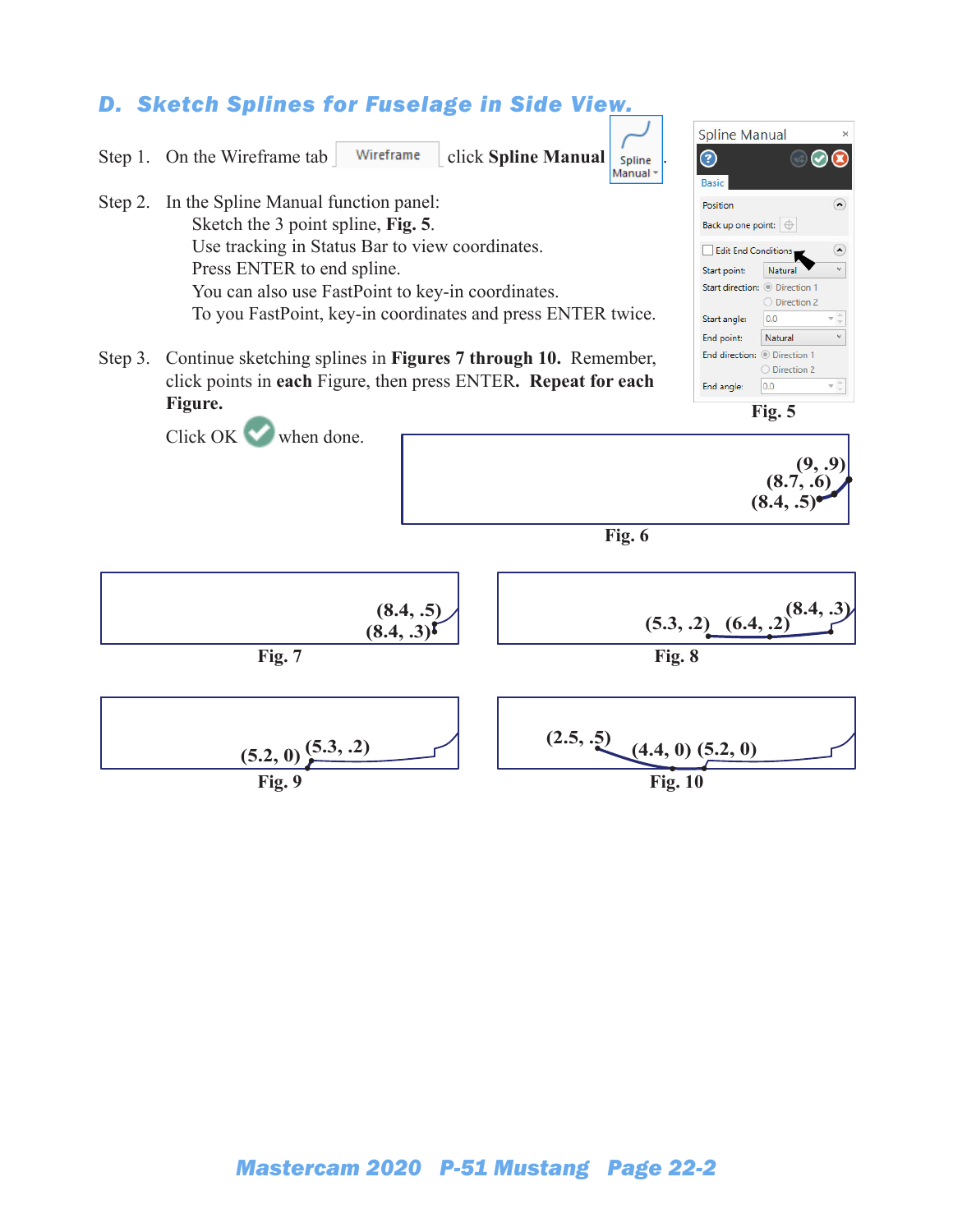

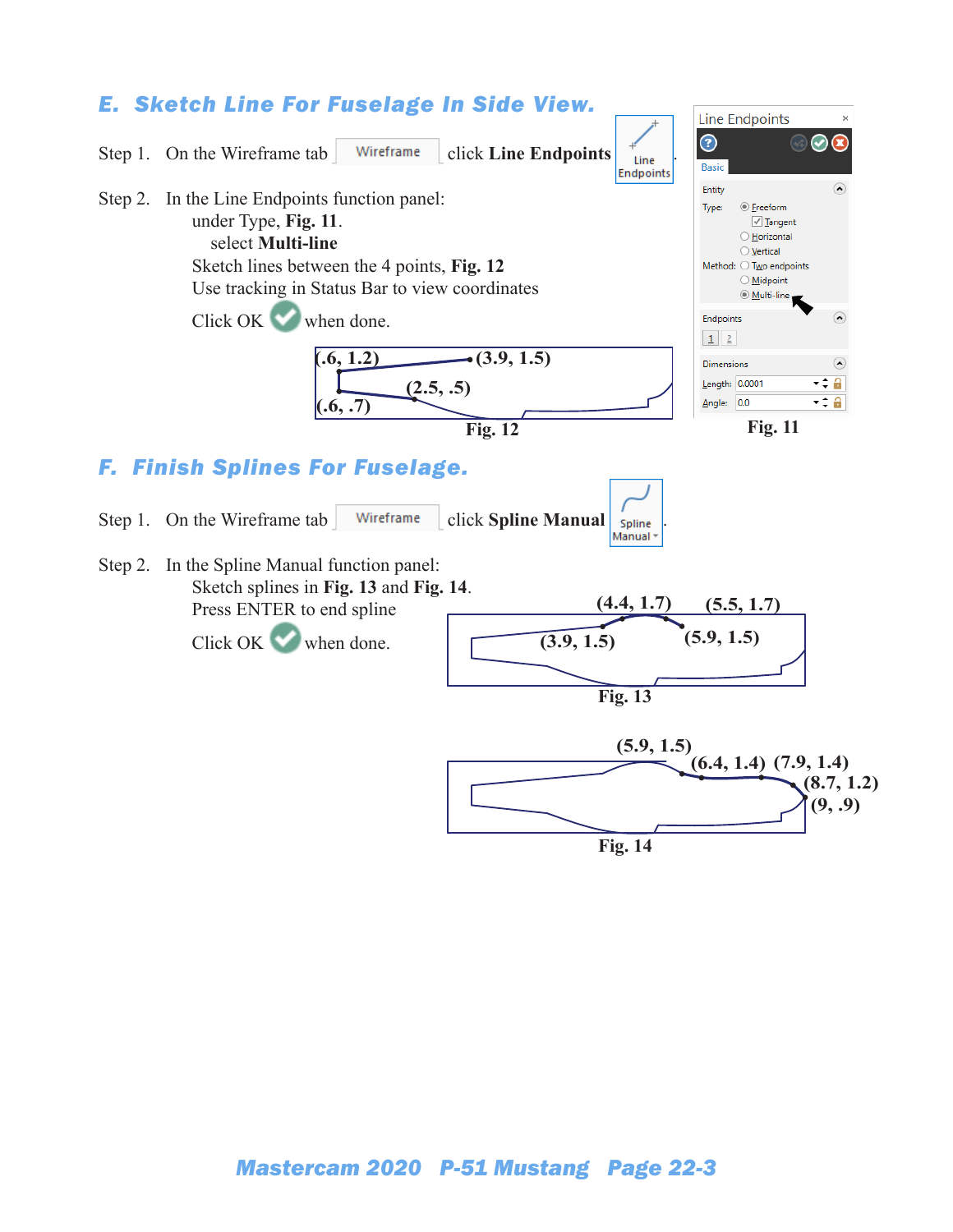

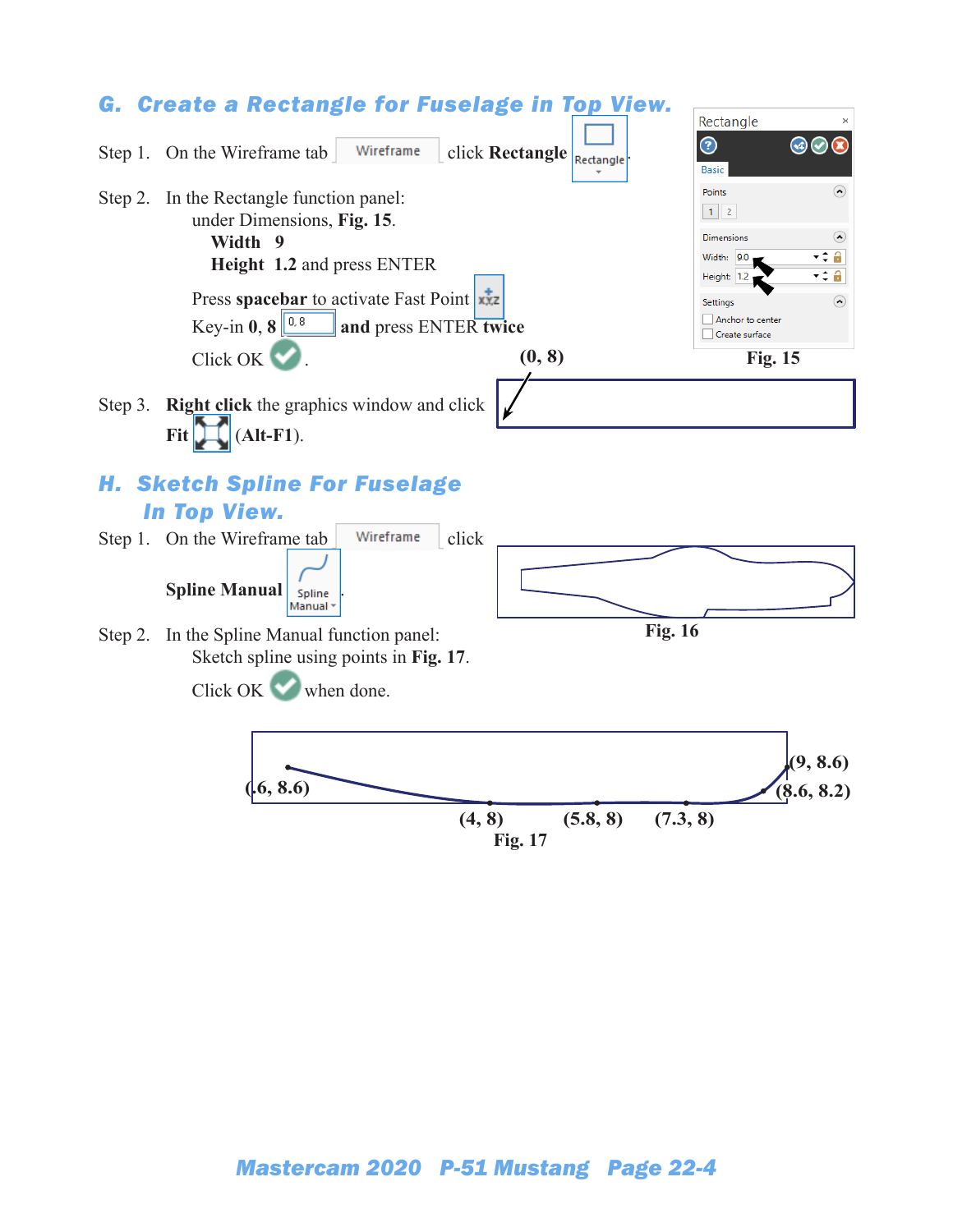## *I. Mirror Fuselage Spline.*



*Mastercam 2020 P-51 Mustang Page 22-5*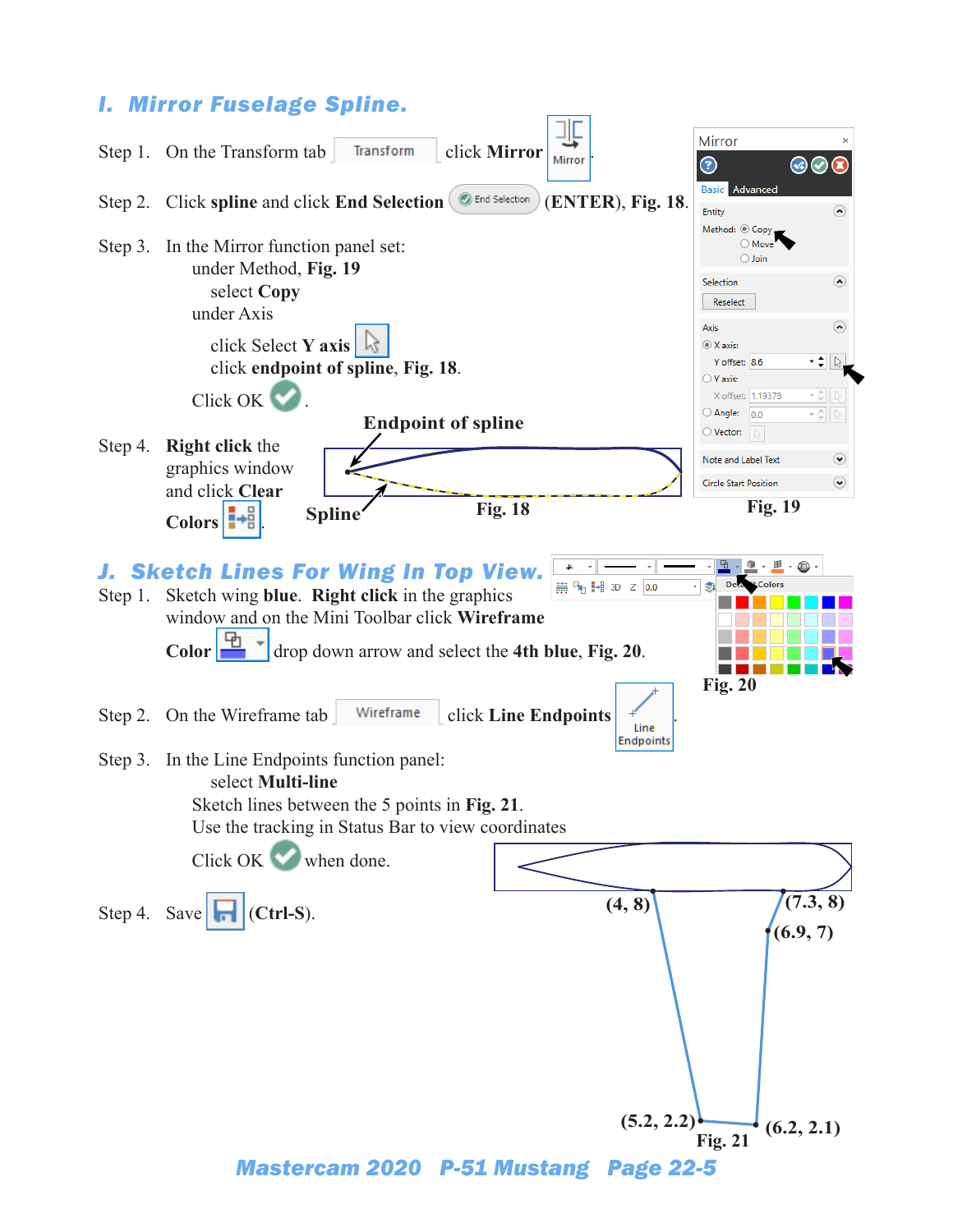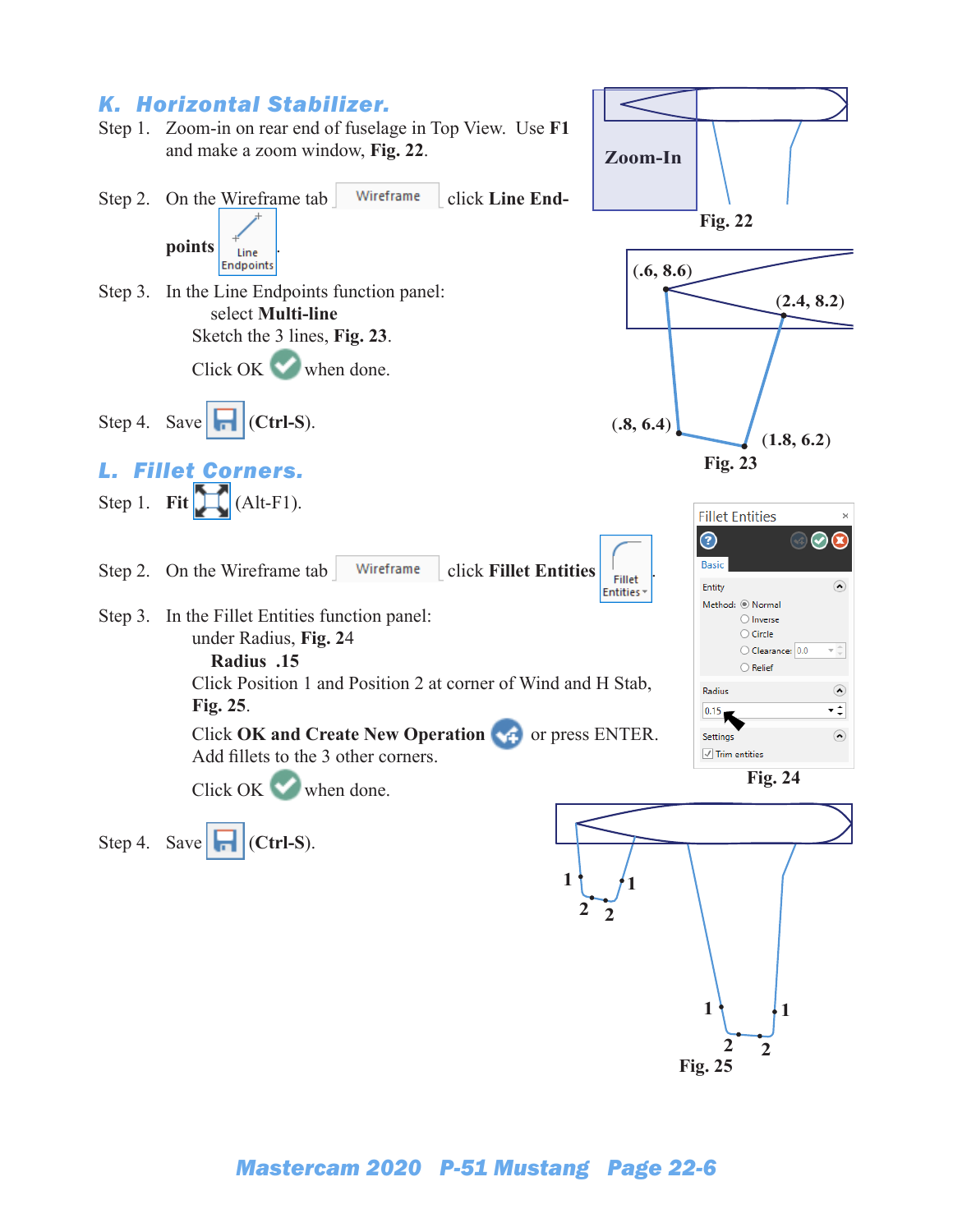## *M. Sketch Lines For Vertical Stabilizer.*

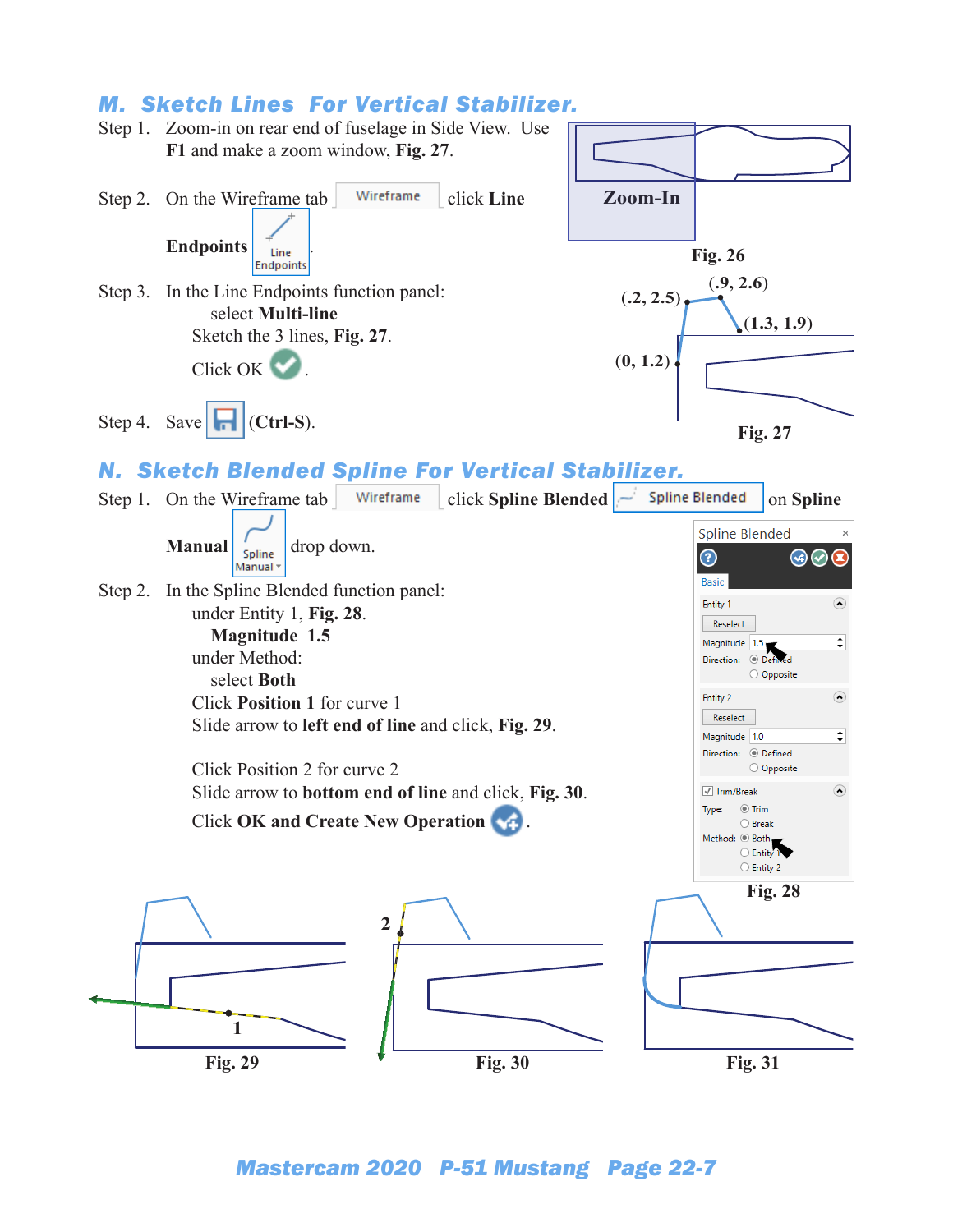Step 3. In the Spline Blended function panel: under Entity 1, **Fig. 32**. **Magnitude 1.5** under Method: select **Entity 2** Click Position 1 for curve 1 Slide arrow to **right** and click, **Fig. 32**.

> Click Position 2 for curve 2 Slide arrow to **bottom end of line** and click, **Fig. 34**.

Click OK ...







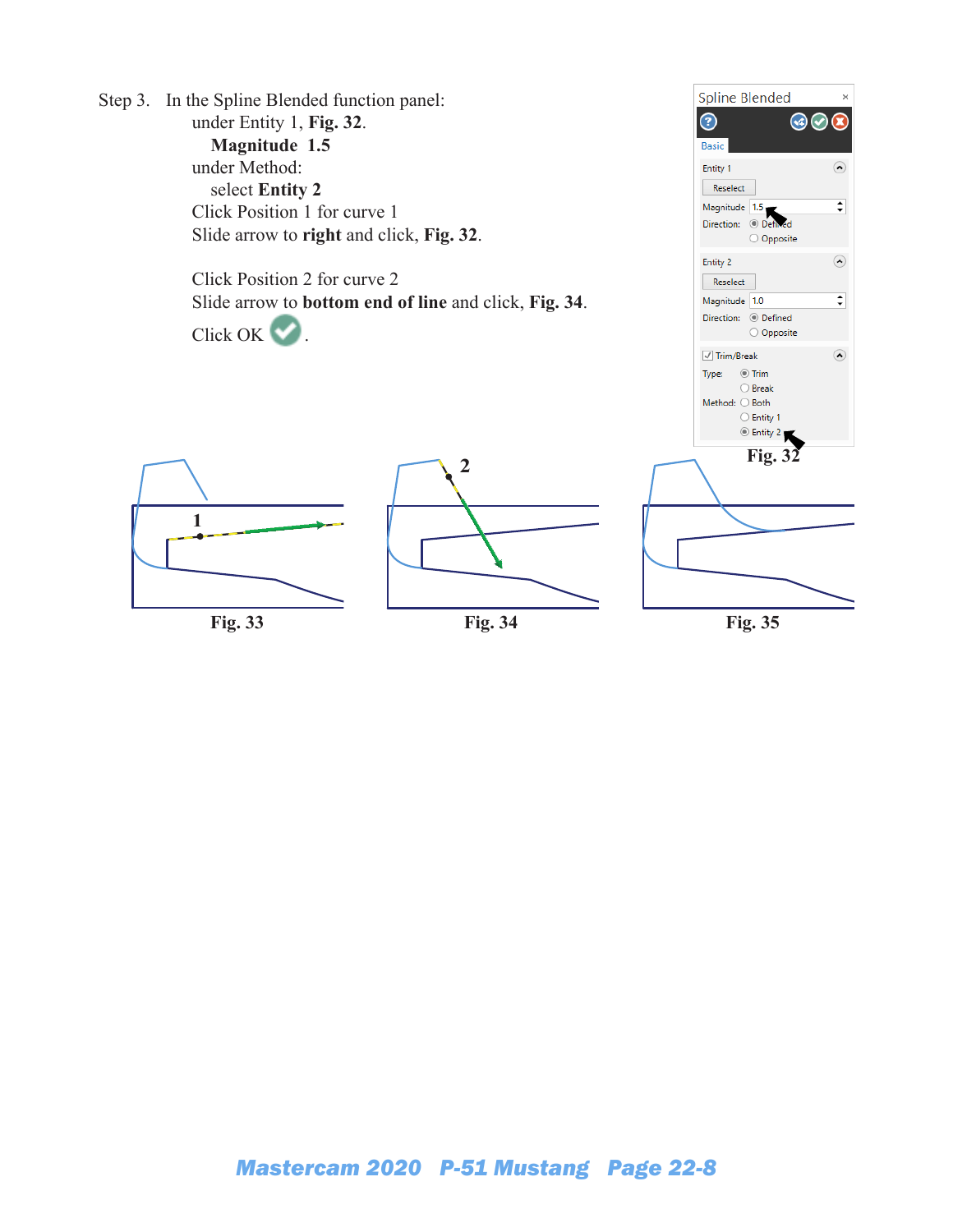## *O. Motor.*



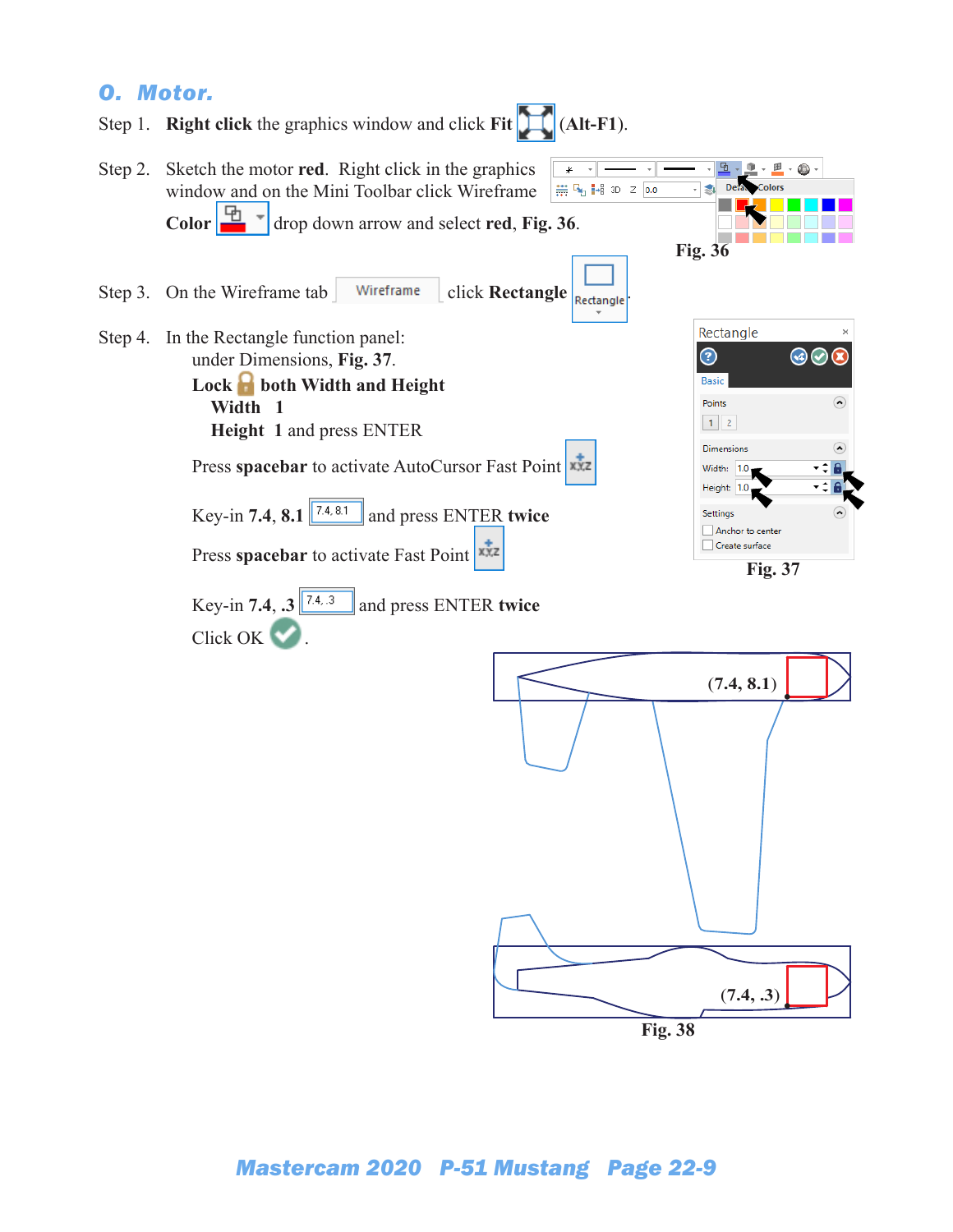## *P. Wheel.*

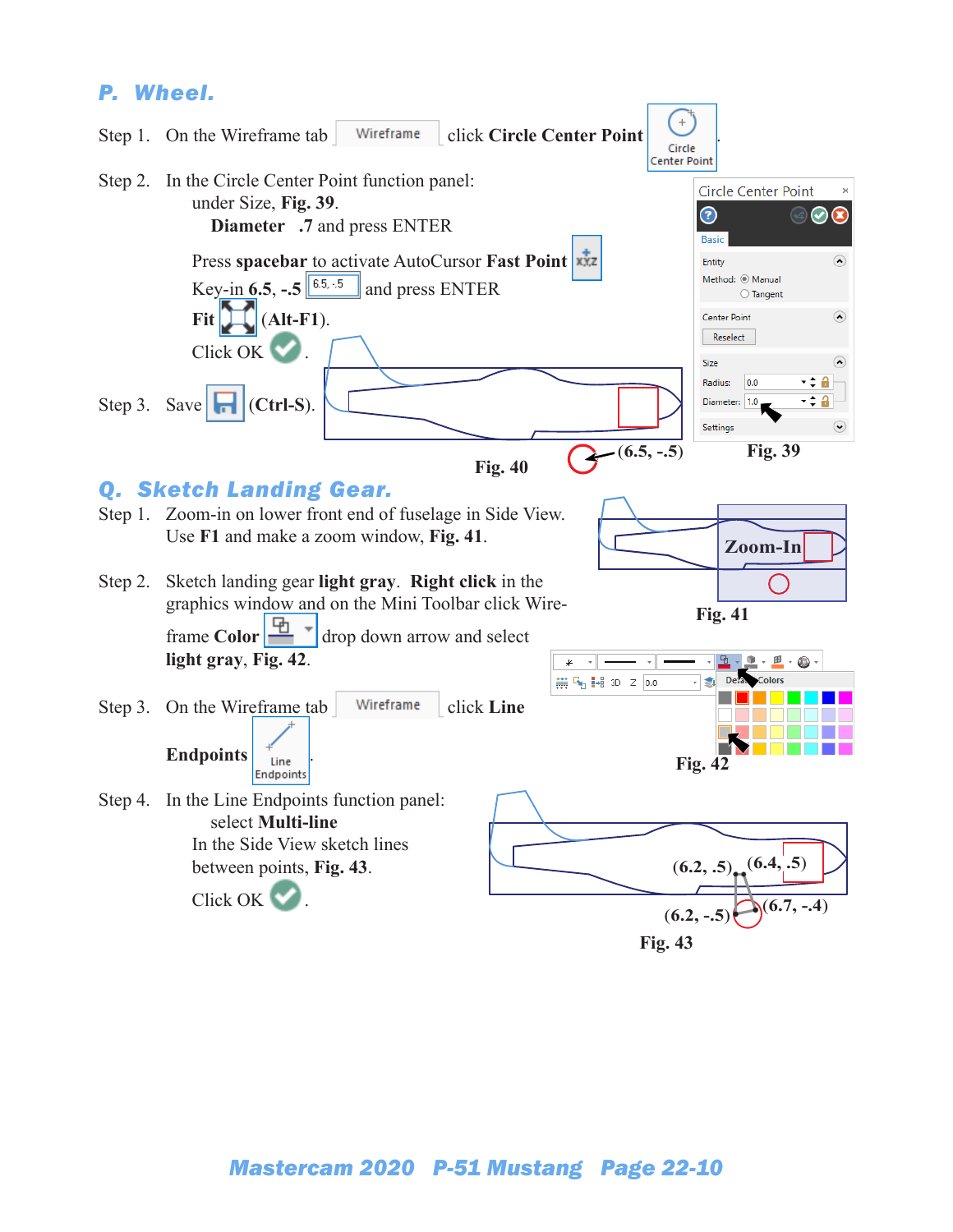

- Step 2. **Delete rectangle lines**, **Fig. 46**. **Shift click** a line of each rectangle to chain select both rectangles. Press Delete key.
- **1) Click Point 1 (1.6, .6) then**
- **2) Down 4 and left 3**
- **3) Left 2 and up 1**
- **4) Right 1**